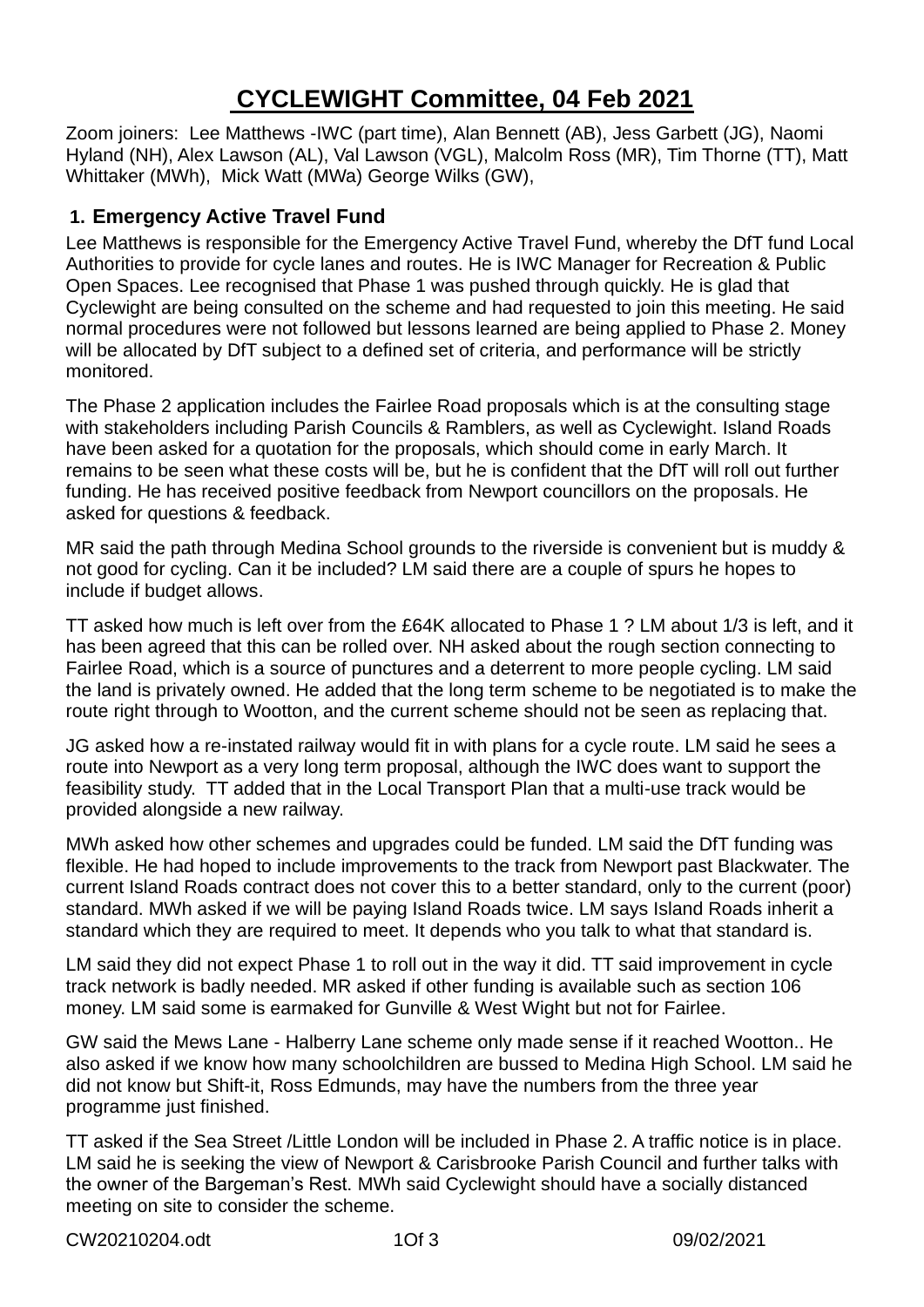Finally LM said the public consultation ends on 16 February and he expects the results to be made public. When Island Roads provide their estimate then the bid will go into the DfT. A decision from the DfT should come in the summer.

NH said the views on Widen my Path website are that the Fairlee scheme is not a priority. She takes that view and agrees with MWh. TT suggested the scheme is favoured as the land is owned by the IWC making it deliverable. There is a drainage issue. GW suggested that the scheme could be unsatisfactory and that Cyclewight could be implicated in a failure.

TT will produce a newsletter which will encourage members to submit comments.

### **2. Ryde Housing Developments**

Following our comments previously, plans for the West Acre Park development show they have tried to follow our LTN1/20 guidance. MWh said we need to show our support where cycling elements are included in infrastructure. TT said Dutch kerbs should be included to keep pavements on the same level. .

MR said the Pennyfeathers development has not included decent cycling provision. At the Smallbrook bridge there is nothing to connect into a cycling route. TT said we are preparing a submission to planning.

TT said there is a new Gunville development application to which TT will submit comments.

#### **3. E Bike Survey**

Claire Franklin, a member, suggested that a much more accurate list of charging points for electric bikes was needed. This would include: parking arrangements, cost, refreshments etc. Claire agreed to take on the task. She wrote a covering letter and a survey form. TT sent several out to trial it, which proved satisfactory. It now needs to be rolled out across the Island. Claire will contact some of the umbrella organisations to assist in this. She is willing to collate the responses. TT has tried to contact Visit IW but no response. Furloughed presumably.

### **4. Cycling Vision**

TT said some text is needed to illuminate bullet points in the vision – he agreed to draft some ideas. This is to feed into the strategy document.

#### **5. Website & Logo**

Kevan Arnell from Routefifty7 has been working on the web design, and AB has helped to upload onto the web domain. These ideas had been circulated to the committee and temporary links could be viewed during the meeting www.cyclewight.org.uk/newcw/

Everyone agreed that the layout, colour, font & appearance is a big improvement. Agreed to go ahead with website update. Kevan has also proposed a new Cyclewight logo. This was liked by some but it was agreed the old logo had advantages and should be kept.

### **6. Island Roads / Cycle Paths**

A survey is needed of condition of cycle tracks. It was agreed to do this in the first week of April. This could be a Cyclewight day out, Covid regulations and vaccines permitting. MWa will do Newport – Sandown.

TT said the IWC is looking for funds to improve the Newport – Sandown track. JG said we need to hold the IWC to account. Previous work has had achieved little.

TT said there is good progress with West Wight Greenway. Natural Enterprise is talking to landowners and consulting Cyclewight, the Bridleways group & Ramblers. Cost of construction is under consideration and includes compensation. Future maintenance is part of this? IWC is including the expenditure in its plans. Housing development is underway in the Alvington Manor View area, where TT had a look yesterday. He has a concern that there is a gap in the projected